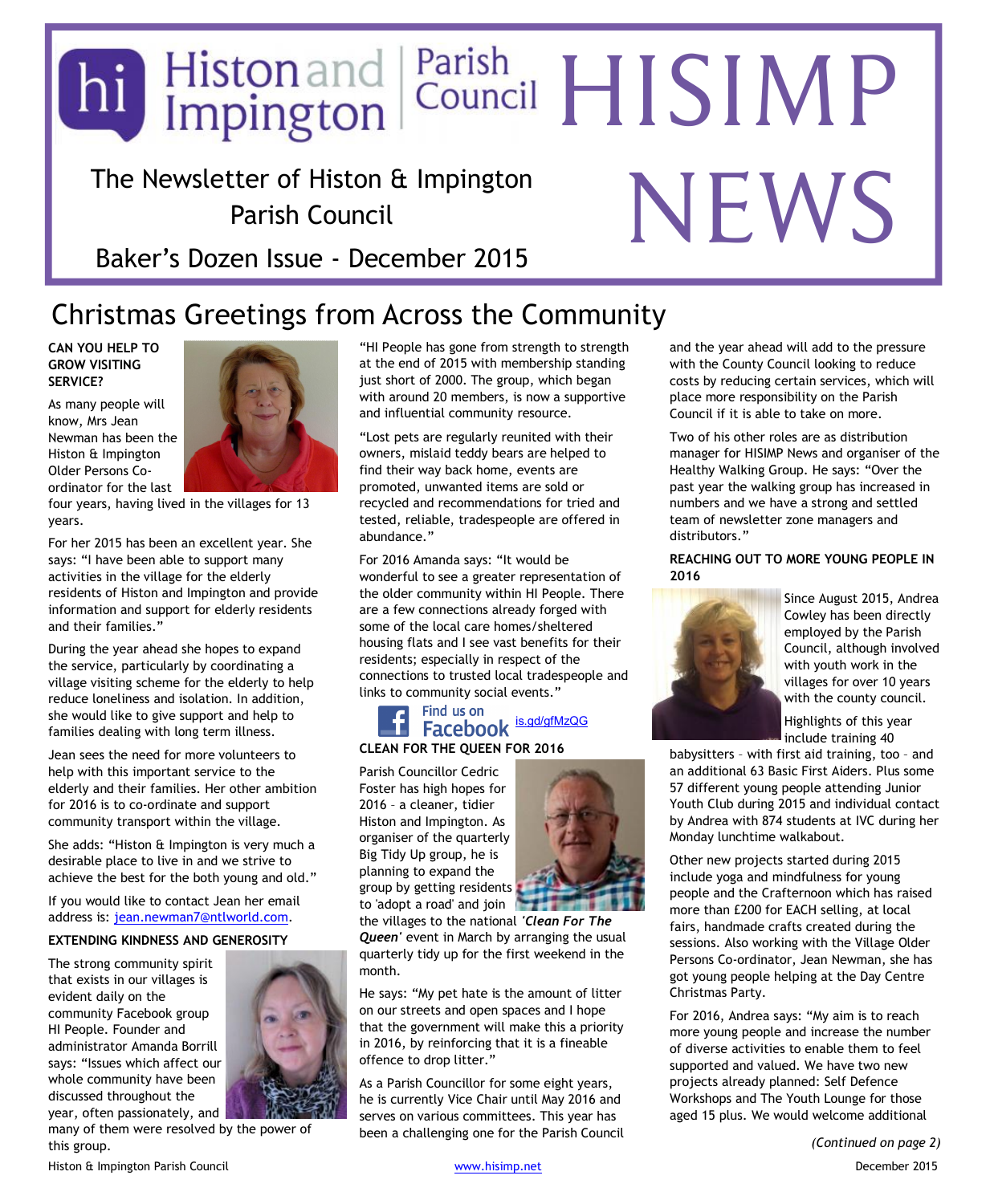### **Parish Office Contacts**

| Open at the Recreation Ground Centre |                                      |  |
|--------------------------------------|--------------------------------------|--|
| Monday to Thursday                   | 9.30 a.m. - 12.30 p.m.               |  |
| Tuesday                              | $2.00$ p.m. $- 4.00$ p.m.            |  |
| Other times by appointment           |                                      |  |
| Parish Clerk:                        | Angela Young<br>clerk@hisimp.net     |  |
| Admin/Planning:                      | Chelsea Presland<br>admin@hisimp.net |  |
| Telephone: 235906                    |                                      |  |
| <b>Recreation Manager:</b>           | Lynda Marsh<br>rec.clerk@hisimp.net  |  |
| Telephone: 232423                    |                                      |  |

| <b>Parish Councillors</b>         |              |
|-----------------------------------|--------------|
| Chairman                          |              |
| David Jenkins - Pease Way         | 07739 758859 |
| david.jenkins@hisimp.net          |              |
| Vice Chairman                     |              |
| Cedric Foster - Clay Street       | 234156       |
| cedric.foster@hisimp.net          |              |
| Hooda Abdullah - South Road       | 235989       |
| Andy Butcher - Nuns Orchard       | 513494       |
| Aga Cahn - Hereward Close         | 232186       |
| Marian Cleaver - High Street      | 232897       |
| Neil Davies - Dwyer Joyce Close   | 232514       |
| Ashley Gordon - Dwyer Joyce Close | %235906      |
| Christine Hertoghe - New Road     | 514509       |
| Brian Ing - Woodcock Close        | 234291       |
| David Legge - Villa Road          | 233565       |
| Shaun Lindsay - Macfarlane Close  | 507732       |
| Derek Marston - Dwyer Joyce Close | 236131       |
| Ruth Moulder - Winders Lane       | 573445       |
| Pene Nudds - Clay Close Lane      | 237155       |
| Denis Payne - Impington Lane      | 233577       |
| Edd Stonham - Normanton Way       | 564534       |
| Josephine Teague - Milton Rd      | 235127       |
| Nick Wood - Mill Road             | %235906      |
| <b>County Councillors:</b>        |              |
| David Jenkins - Pease Way         | 236232       |
| Mike Mason - Cottenham            | 01954 250391 |
| <b>District Councillors:</b>      |              |
| Christopher Cross - Willingham    | 01954 260790 |
| Edd Stonham - Normanton Way       | 564534       |
| Neil Davies - Dwyer Joyce Close   | 232514       |
|                                   |              |

Parish Councillor mail addresses are name.surname@hisimp.net, or can be found at [www.hisimp.net](http://www.hisimp.net/)

Published by Histon & Impington Parish Council The Parish Office, Histon & Impington Recreation Ground, New Road, Impington, Cambridge CB24 9LU

Edited by: Denis Payne - [hi-news.editor@hisimp.net](mailto:hi-news.editor@hisimp.net)

# **MODERN DAY SLAVERY**

Modern day slavery is something that most of us are totally unaware of but it is important to recognise the signs and symptoms of people you may come across who may be in this state.

It can be the people working in various industries, such as factories or agricultural workers who are organised in a "gang". It may be the women and

children who have been trafficked from poorer countries and brought to the UK with promises of work and a better life. Women and girls as young as 12 are forced into prostitution against their will by various means including rape and beatings. Men are forced to work for next to nothing, are fed the bare minimum and live in overcrowded houses.

These people have their passports taken from them and are frightened of the police or authority figures because often in their own homeland the authorities and police are something to be feared rather than trusted. They are not encouraged to learn English to reduce their ability to ask for help. In Cambridgeshire, police have managed to free some of these people and prosecute their abusers. We all need to be aware of the red flags which may indicate a person who is being held in slavery:

- Is fearful, anxious, depressed, submissive, tense, nervous, or paranoid
- Exhibits unusually fearful or anxious behaviour after talking about the police
- Avoids eye contact
- Lacks health care
- Appears malnourished
- $-$  Shows signs of physical and/or sexual abuse, physical restraint, confinement, or torture
- Has few or no personal possessions
- $-$  Is not in control of their own money, financial records or bank account
- Is not in control of their own identification documents (ID or passport)
- Is not allowed or able to speak for themselves – a third party may insist on being present and/or translating
- Lots of men visiting the same house at all times of the day and night

If you get the sense that this is happening (and it could be in your street) please do contact the police on 101, Crimestoppers on 0800555111 with information no matter how big or small. If you have concerns do phone, you may save someone's life.

*Josephine Teague*

# **IMPINGTON MUSIC SOCIETY**

January 15<sup>th</sup> - Rachael Godsill and Marie Noelle-Kendal - Mezzo Soprano and Piano

January 29<sup>th</sup> - Sarah Morrison - Wind Group February 12<sup>th</sup> - Lucy Maynard and Robin

Horgan - Piano and Tenor February 26<sup>th</sup> - Students of The Perse School -

Solos and Ensembles

March 11<sup>th</sup> in the Gropius Hall - Buckden Hand Bell Ringers and IVC Orchestra

March 18<sup>th</sup> - Adella Boksenberg - Piano and string group

Concerts at 7.30 pm in the Brackenbury Room, IVC. Membership (for half season) £12.50, single attendance £5, under 16s £1.

# **IVC STAGING ONE OF RE-GION'S BIGGEST ART SHOWS**

The 55th IVC Art Show takes place between

February 13 and 17. This is one of the region's biggest exhibitions of original art.

It is organised by the Impington Village College Parents, Staff and Friends Association in the College's



prestigious Walter Gropius Hall and the Promenade, which has become a permanent fixture for prospective buyers, collectors and art lovers in and around Cambridge.

Drawings, prints, watercolours, paintings and sculptures ranging from £8 to over £900 will be for sale. Last year's exhibition raised nearly £5,600 in sales, generating a profit of £2,000 for college purposes.

Applications from artists are invited now online. Please visit and register at web.impington.cambs.sch.uk/artexhibition/

For further information, please contact Astrid den Ouden at ivcartexh2016@gmail.com.

*Bernard Stewart-Deane*

*(Continued from page 1)*

suggestions from young people.

"I am also excited about improving communication between our babysitters and families in our villages, and achieving greater co-operation between all the different groups providing for our young people. We would really love to see a dedicated space for youth work, perhaps as part of a wider community facility."

Andrea can be contacted at: [youth.worker@hisimp.net](mailto:youth.worker@hisimp.net)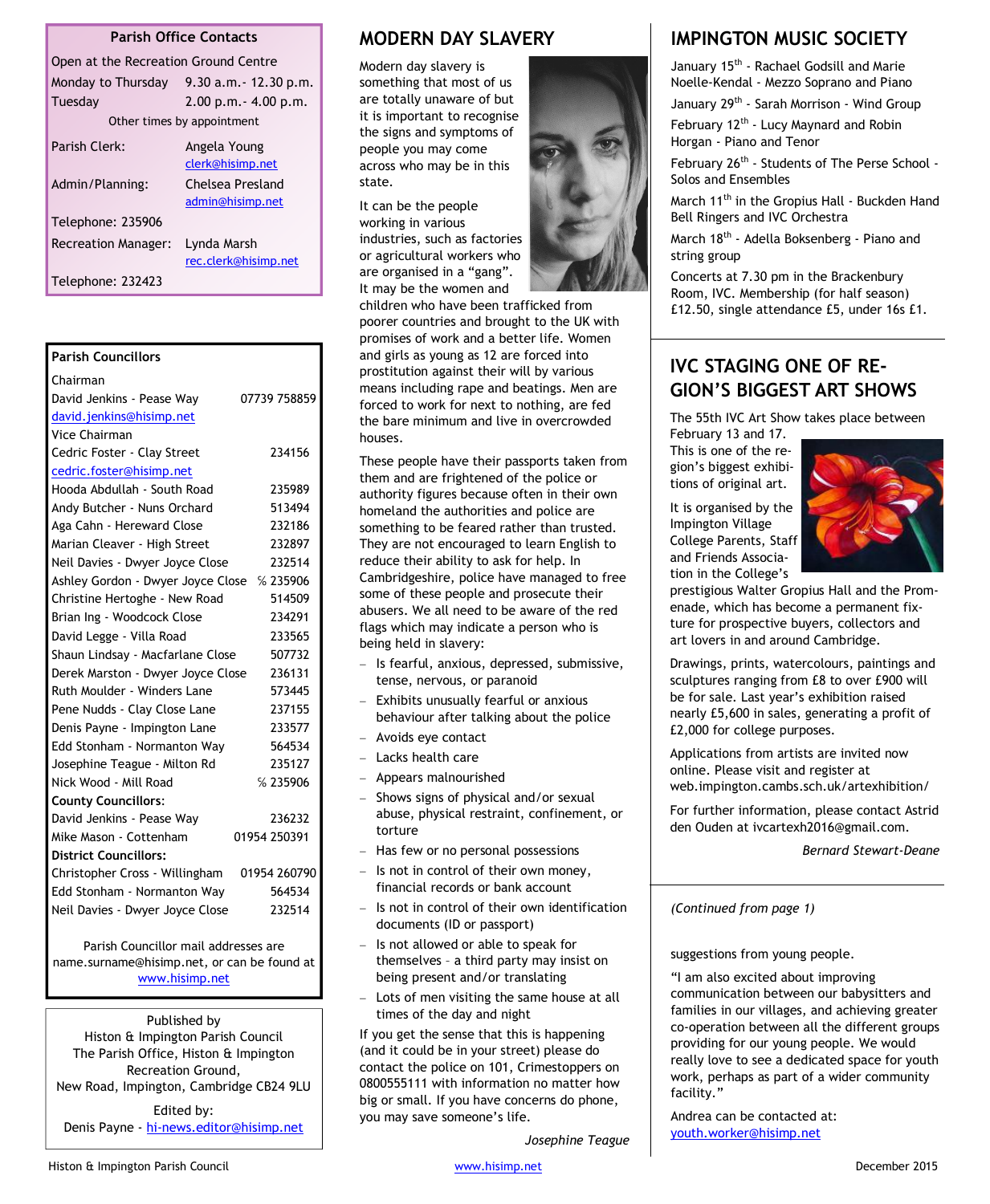# **HIGHWAYS MATTERS**

**Have your say on 20mph**

The Parish Council is considering a 20mph limit scheme in the villages. This would mean all non-A and B roads north of the A14, excluding the A14 itself and B1049 (Bridge Road, Water



Lane, Glebe Way and part of Cottenham Road).

As you may well be aware, Cambridge City has been

introducing 20mph limits in a phased program, as are many cities, towns and villages across the country.

For every decrease of 1 mph in average speed, studies show a statistical drop in accident rates of 5%

The scheme would have the following aims:

- Reduce the number of accidents and the consequences of those accidents
- Reduce pollution by reducing the stopstart nature of driving in the villages
- , Encourage walking and cycling by reducing the speed of vehicles in the villages
- $-$  Encourage more vulnerable users to have the confidence to move around the villages
- $-$  Improve the safety (actual and perceived) of the School Run by changing the balance between vehicle usage and other forms
- Make the villages streets more pleasant to move about on, encouraging visitors to the High Street (and other retail areas)
- Reduce the temptation to Rat-Run through the villages instead of using the major routes
- $-$  Encourage the use of outdoors as the natural playground

Obviously not everyone will agree with the aims and objectives of the project, might not regard it as providing value for money, or have concerns around enforcement. Either way we would like to hear from you; to proceed with the project The Parish Council needs to know it has the support of the community.

Comments can be sent to [20mph@hisimp.net](mailto:20mph@hisimp.net), please include your address, or at least your postcode. A full consultation will be announced in the next edition of this newsletter.

The intention is to make a decision after the elections in May.

### **A14**

The Parish Council have been part of the Planning Inspectorate's examination formal consultation over the summer for the proposed major upgrade to the A14 expected over the next five years. One issue, and about the closest to our heart, is the problem of

noise in the Lone Tree Avenue and Cambridge Road area of the villages. We wrote to our then MP last year and received written assurances from the Roads Minister on the subject of Noise Barriers.

In our submissions to the Inspectorate we have strongly argued for a noise-reducing

surface combined with extensive sound barriers to reduce these



problems. Highways England (formerly the Highways Agency) has now proposed to use a 'Very Low Noise Surface' (VLNS) on the upgraded A14 between Girton and Milton; however, this appears to be at the expense of more extensive Sound Barriers.

Pleasingly at the last Highways Committee meeting a number of residents turned up (all committee meetings are open to residents) which allowed an in depth discussion on how to respond to the proposal involving some of the residents most directly affected.

### **ROAD GULLY CLEANING**

From November 2015, you might have seen a Contractor sucking out debris from Road Gullies in your road. After cleaning the contractor puts a dob of yellow paint on the kerbside to denote that the Gully has been



cleaned. By the time this newspaper reaches you the entire Community should have been covered. If you spot a gully drain that does not have a yellow marking next to it, please email

[cedric.foster@hisimp.net](mailto:cedric.foster@hisimp.net?subject=Gullies) or tell the Parish Office, which is compiling a list to advise the County Council.

### **ANNUAL WALKABOUT INSPECTION WITH COUNTY COUNCIL OFFICER**

Each year Cedric Foster (our Vice-Chair) carries out an inspection of all our roads and paths in the community and prioritises what should be done with limited funding. This is a very frustrating exercise as year on year the County Council has fewer funds available to be stretched over many villages. It would be nice to think we have had our fair share of funding to date, but this will become more difficult in years to come. However, all residents are free to report concerns on the Cambridge County Council Fault reporting website - [is.gd/lu2u3p](http://is.gd/lu2u3p) - for such items as potholes, blocked road gully drains, damaged signs, overhanging trees etc.

A scheme Cedric is exploring is to ask residents to "Adopt a Road", where each road is regularly checked for issues as above. To date over 20 roads have been adopted by residents. If anyone would like to join, please contact [cedric.foster@hisimp.net](mailto:cedric.foster@hisimp.net?subject=Adopt%20a%20Road) or ask at the Parish Office.

### **GATEHOUSE ROAD**

The road that runs from the end of Park Lane, crossing over the Guided Bus Way to the T-junction with the Girton-Oakington road, does not have an official road name plate. Indeed its official name is disputed.

It has been known in the past as Meadow Lane, New Road, and Park Lane. More commonly in later years it has been referred to as Gatehouse Road. On Ordnance Survey maps it is referred to as New Road and on some GPS systems as Park Lane. Obviously the name New Road would cause confusion with New Road running from IVC to The Railway Vue (though one is in Histon and one in Impington).

The Parish Council Highways Committee will be considering options at the next meeting, including asking for a name change and getting that name on a road sign.

### **Changes to the Citi8 Services from January**

Stagecoach have announced that from January Citi8 buses will terminate at the 'John Lewis stop' (Emmanuel Street) and will



**The latter of the Railway** Station or Addenbrookes. Return journeys will start from Drummer Street Bus Station.

This is of major concern

to the elderly, the less mobile and patients alongside commuters and pupils travelling into the numerous schools in Cambridge. The Parish Council alongside Cottenham Parish Council and one of our County Councillors went to lobby Stagecoach on their decision.

Buses are deregulated so the County Council has no powers to intervene. It is purely a commercial decision by Stagecoach who cited congestion between the City Centre and the Station as eroding their ability to run a reliable, punctual service.

To access the Railway Station or Addenbrookes you will either need to use Busway Service 'A', or change in the centre. Many other services will take you there including the Citi7 which used to link up – but we were given the tip of using the 13 towards Haverhill for emptier buses (but please check it suits your journey). Unless you only have a 'single' it will be covered by your ticket.

### **New Road**

The County Council is still considering responses to its official consultation on putting Double Yellow Lines on one side of New Road (IVC to the B1049).

*David Legge*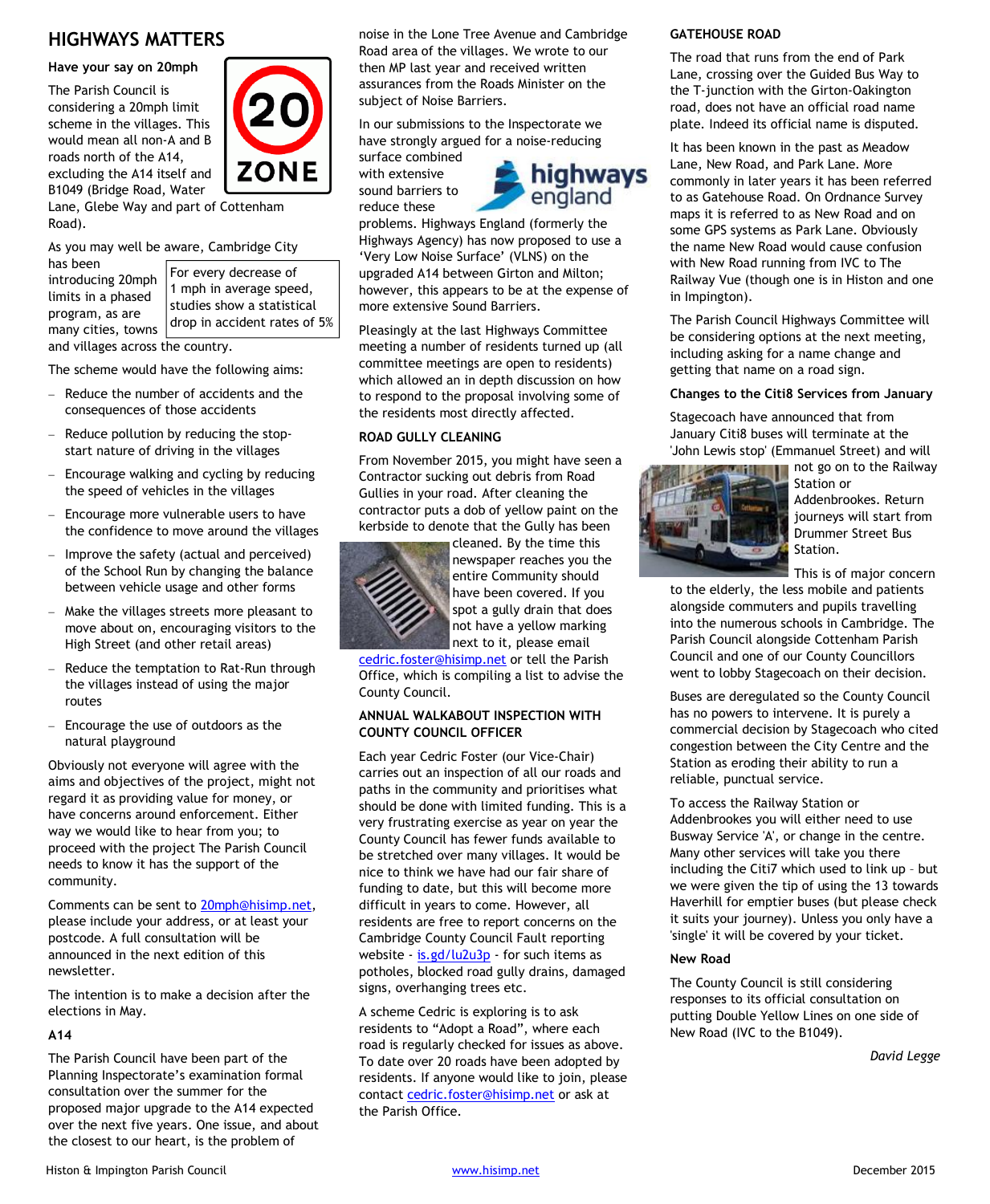# **SAD NEWS IN 2015**

This year we have sadly lost 3 gentlemen who have previously served on either Histon or Impington Parish Council in the past. All three continued to live in the villages.

Colin Moore died suddenly during the summer. Colin was an Impington Councillor for many years until 2001 and is remembered especially for his down to earth consideration when more difficult items came up on the agenda. He served the parish very well as our Tree Warden and also our representative at the Baptist Church Day Centre. Colin's daughter, Carole Starling, was also a Parish Councillor for Histon during this time. Very much a local man, with many local connections.

Later in the summer, we heard that Alan Cornell, also an Impington Councillor over a number of years until 2002, had passed away after a lengthy illness. Alan served the Council very well and was particularly interested in Planning matters. We heard at his very fitting funeral service that he had in fact lived all his life in Impington, apart from a short break working away.

In October came the sad news that Colin Rose, who served as a Histon Councillor until 2008, had also passed away following illness. Colin was a master at asking awkward questions leading to good debate. He took great interest in Council issues, notably anything connected with Highways matters. Many of you will know his lovely partner Jenny from her community activity who tells us she has taken great comfort from everyone's sympathy and lovely messages.

*Angela Young*

# **WHAT DO WE WANT TO DO?**



You may remember the article last time round giving a flavour of the work of the Parish Council. For many decades the work has been more reactive than proactive but in more recent years we have seen a sea change where major development has taken place at the Recreation Ground, and a project to replace the play area at The Green has come to fruition. We are working tirelessly to try and correct the imbalance of built on areas to public open space. We desperately need extra land for leisure use.

Recent moves to highlight the work of the Parish Council have included the purchase of a small vehicle to enable our groundstaff to travel between our open areas and more easily deal with emptying of bins and small cases of flytipping and vandalism seen in the villages.

Our website has been overhauled and a new logo created, plus a website link to the Recreation Ground including an availability calendar showing the classes provided and available times for private bookings at the Recreation Centre.

We have now prepared an annual plan which will be published on our website

The plan is split into 4 areas, Recreation, Youth, Highways and Environment

Our Committees are already working on a Plan for next year, although this may be a legacy for a completely new Council as we have an election due in May 2016

We are also moving towards the production of a Neighbourhood Plan for Histon & Impington and welcome all and any input into that process.

*Angela Young*

# Abbeyfield

Free Christmas Day and Boxing Day lunch is offered to any over 55 years, whether single or married

**DON'T BE ON YOUR OWN AT CHRISTMAS**

couples, at Burdett House on Station Road, by the Abbeyfield Society. No one

in the villages needs to be lonely this Christmas.

Manager Christine Iken says: "Please contact us before 20 December by phoning 236248 to book your place for both days or whichever day suits you. You should be here by 12:30pm for lunch which will be served at 1pm."

Christine, who is widely known in the villages, retired at the end of November, having joined Abbeyfield in 1991. She worked as housekeeper/manager in an Abbeyfield house in the city of Cambridge, initially, and took over as manager at Burdett House in 2004. Christine has done everything she can to ensure the Abbeyfield ethos carries on into its 55th year in Cambridge.

Everyone wishes her a happy retirement.



# **STAY WELL THIS WINTER**

In the past year as many as one in four residents in Cambridgeshire visited



A&E when they could have used an alternative service or looked after themselves at home.

Each visit to A&E costs the local NHS £87, and that's before any treatment is given. When you look at the figures, this costs the local NHS over £4million a year. In turn this is the equivalent cost of 677 hip replacements, or 287 liver transplants or 115 more dementia nurses.

Using A&E when you don't need to can also have a knock-on effect to the rest of the hospital, as busy A&E departments resulted in 500 cancelled operations and procedures because a bed was no longer available, and longer waiting and referral times.

But you can help:

- Stay healthy get a flu vaccination if you are eligible
- Look after others check on elderly friends, relatives and neighbours especially in spells of cold weather, help them to keep warm and have the medication they might need
- Be prepared get your prescriptions in early before the holidays and see your pharmacist or GP for any issues you might be putting off
- , Choose the right service your local pharmacy can provide confidential, expert advice and treatment for a range of common illnesses and complaints, without having to wait for a GP appointment.

For help with finding local NHS services visit [www.cambsandpeterboroughchoosewell.co.uk](http://www.cambsandpeterboroughchoosewell.co.uk/)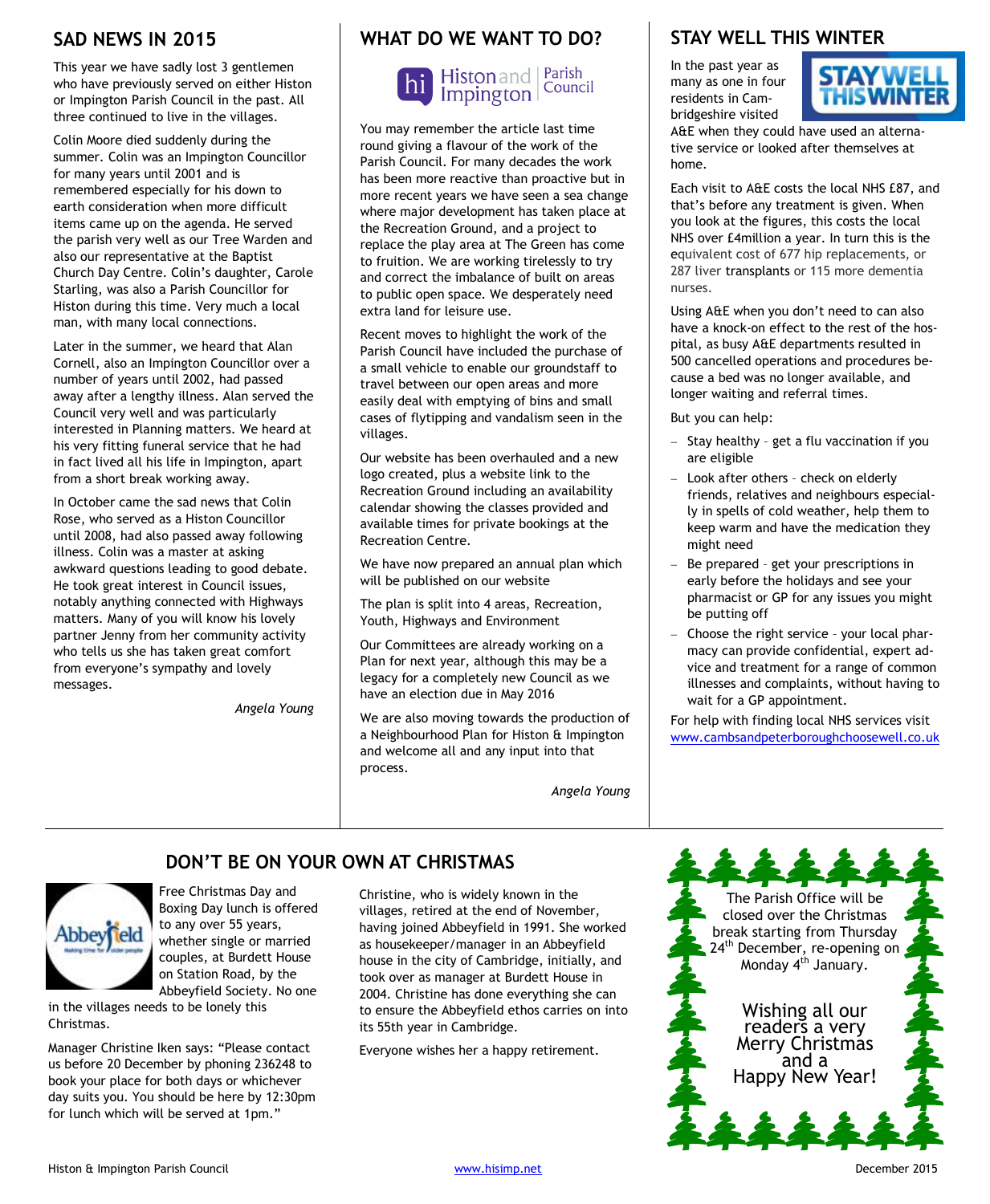# **PARISH COUNCIL BUDGET CONSULTATION**

In its current round of budget consultations the County Council has asked a



number of questions, one of which is whether Parish Councils should do more to offset the reductions in County budgets.

Particularly in the light of this, the Parish Council would like to get the views from Council Tax payers in Histon and Impington on its spending.

The work of the Parish Council is largely funded by Council Tax - that's money paid by each household and collected by South Cambridgeshire District Council. Some money comes in from use of the Recreation Ground and Pavilion, from the civic Cemetery, and from interest on deposits - but by far the largest amount comes in from Council Tax.

For this year (2015/2016) that is £91.18 a year for a Band D property. Top band (Band H) properties would have to pay twice that (£182.36) and the bottom band (Band A) two thirds of that £60.79. In all cases some households are eligible for discounts.

The Parish Council is particularly interested in your views on its work and spend in the following areas:

- , Youth
- Older people
- **Highways**
- Environment
- Recreation

If you are interested in the detail of the spend, and the spend in other areas, see the Council's website at: [goo.gl/LTWdeG](http://goo.gl/LTWdeG)

What does the Parish Council do now? And cost (Band D annual cost per household)?

**Youth (£8.70) -** Employ a part time, term time only, Youth Worker and support staff for Youth Club sessions or organising appropriate activities for Junior and Senior ages (age 12 to 19); Encourage liaison between IVC and the Youth Worker; Carry out outreach work in the community

**Older people (£1.54) -** Part fund a part time Older People's Co-Ordinator to:

- signpost residents to appropriate advice centres or Council departments
- , Organise and deliver appropriate activities for older residents – e.g. After Stroke Club; Singing Group; Chair Based Activities
- $-$  Co-ordinate trips to shops etc

Part fund a part time Mobile Warden to visit elderly people daily to check wellbeing and carry out simple tasks (there is a small charge to the resident for this service)

**Highways (£3.12) -** Part fund (usually 10%) agreed minor highways improvements e.g. crossings, dropped kerbs, layout changes

**Environment (£14.33) -** Oversee/provide/do:

Allotment provision; Grass cutting

Maintenance of

- the Burial Ground, set against income from fees
- and improvements to open spaces e.g. The Green, Homefield Park, Manor Field
- , the War Memorial and surrounds
- and planting schemes for trees in various locations, including The Copse and Coppice

**Recreation (£36.76) -** Employ ground and admin staff to manage the Recreation Ground, New Road. Subsidise sports provision for a variety of sports clubs.

Provide and support wide range of activities in Community Room at Recreation Ground

Provide and maintain play equipment e.g. The Green, South Road

Investigate new opportunities for recreation and leisure provision in a growing population

Each year the Parish Council scrutinises the plans for each area of the Council's work, and, as an ambitious council looking to make a real difference for Histon and Impington, there is always more that we might do. And we could decide to do less in some areas so as to spend more elsewhere.

Here are some of the impacts that increases or decreases in spending could have.

**Youth -** Increase - need to find premises for ongoing PC work; support for uniformed groups; fill in gaps in County provision Decrease - Support limited to a small number of regular sessions (eg yoga) and specific projects (eg graffiti, film)

**Older people -** Increase - more time for older person's co-ordinator (and/or assistant); more support for village warden scheme; more events/groups; fill gaps in County provision Decrease - fewer groups; less time to aid people find help and resources

**Highways -** Increase - 20mph scheme; road layout changes; fill gaps in County provision Decrease - Very limited schemes, if any

**Environment -** Increase - Fill gaps in County/ District provision (verges, litter picking etc) Decrease - Reduced litter picking/collection & grass cutting; Xmas lighting cut; maintenance cut to safety levels; burial ground less well maintained, fees increased

**Recreation -** Increase - More local resources for H&I sports teams and casual leisure

Decrease - Higher charges for pitch and room hire; play equipment not upgraded/replaced when broken; reduction in pitch maintenance

Note that, as with all Councils and many employers, we are under financial pressure next year because of pension and National Insurance changes. An increase in budget will be necessary just to stay where we are.

### **Questionnaire**

(also available at: [goo.gl/forms/lYFEC8U9o2](http://goo.gl/forms/lYFEC8U9o2))

Please complete, cut out an return to the Parish Office - see page 2 for address

### What is your postcode?

*(This is needed so that we can be sure that we've reached the whole community)*

Do you agree with the County Council that volunteering is part of the solution to budget cuts? *(Suggested in the County's consultation on its budget) - circle one*

*Yes No*

Do you already do volunteer work in the community? *- circle one*

*Yes No*

Should (as suggested by the County Council) the Parish Council do more? Specifically to offset the reductions in County Council provision *- circle one*

### *Yes No*

How should the Parish Council spend on: *tick one box per row*

|              | More | About<br>the same | Less |
|--------------|------|-------------------|------|
| Young people |      |                   |      |
| Older people |      |                   |      |
| Environment  |      |                   |      |
| Highways     |      |                   |      |
| Recreation   |      |                   |      |

Should the Parish Council be spending on additional PCSO time? *(At around £1 per Band D property per year to help with planned not reactive - parking control) - circle one*

### *Yes No*

Is there anything else that the Parish Council should be looking to spend on? *- circle one*

### *Yes No*

Please attach a separate sheet of paper and be as specific as possible

And if we should be spending on other things, how much? *(Increasing Parish Council Tax by £1 raises £3,500)*

Would you be prepared to see the Parish Council Tax rise to meet local service needs *(Figures are per Band D household per year) - circle one*

### **No £2 £4 £6 Whatever it takes**

If you have any comments on this consultation, or would you be interested in helping the Parish Council on an ad hoc basis, or on a working party looking at a specific area or by becoming a Parish Councillor please attach on a separate sheet of paper.

Name (optional)

Email (optional)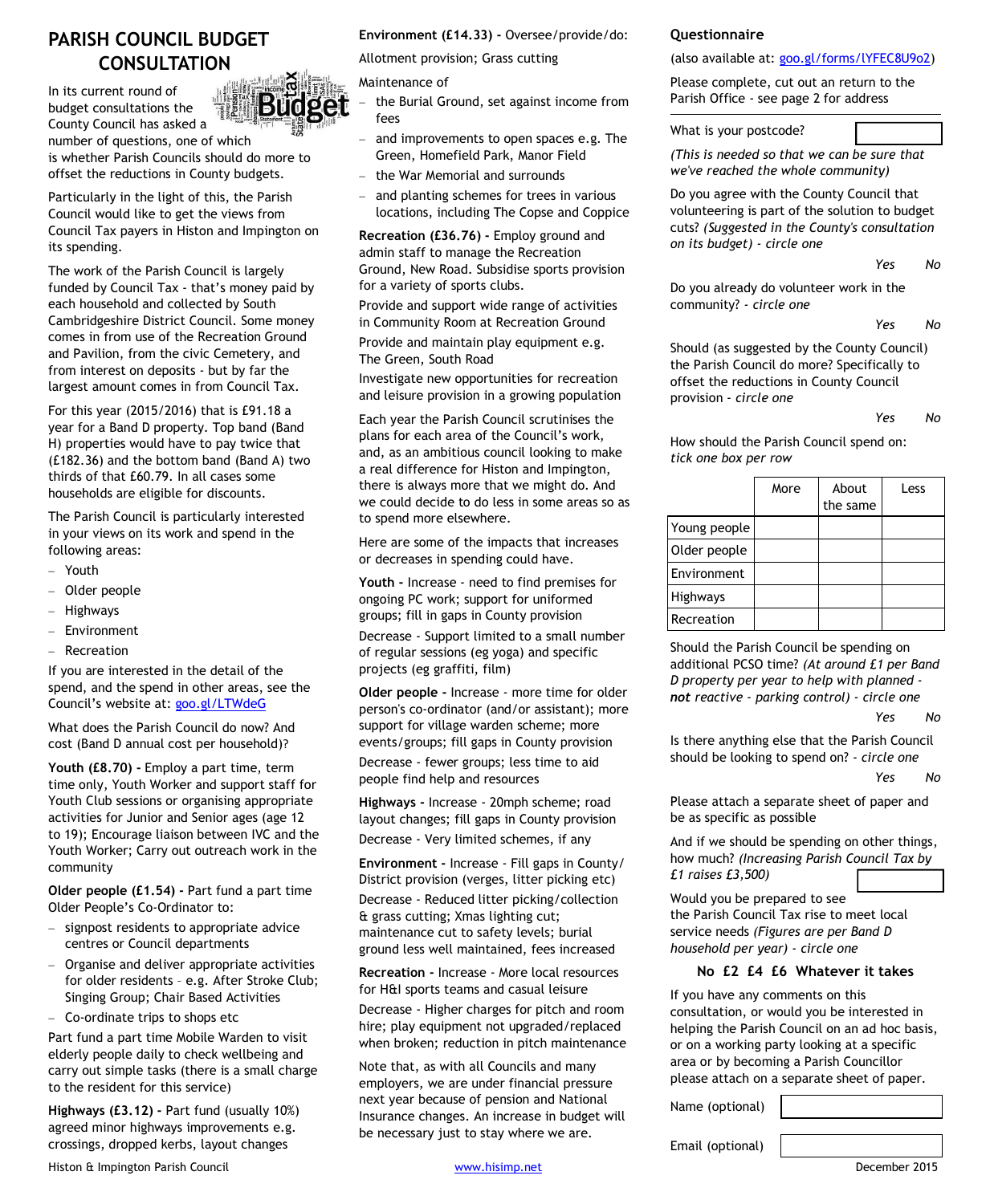# **FIRS HOUSE UPDATE**

### **Appointments**

There is a growing demand on general practices caused by changes to the population, more complex health needs and out of hospitals care. The wait for GP appointment is increasing and this is a national problem.

To help cope with this increased demand, and also in response to feedback from the patients at Firs House Surgery and 42 Telegraph Street, Cottenham, our surgery installed a new telephone system last year and implemented a new appointment system this year.

The surgery offers on line access so that you can book or cancel appointments, keep your contact details up to date and order medication at a time to suit you. We encourage our patients to register for on-line access and use it to their advantage.

Approximately 60% of our appointments are available for patients to be seen on the day. Our doctors also have 3 appointments in their sessions for their use only; these are used when they wish to review a patient again or if they need to see a patient following a telephone call. The remaining appointments can be booked up to 6 weeks in advance.

The same day appointments are released in the following way:

- Several appointments are released for on line access at 7pm the evening before
- $-$  Some are released at 7am on the day of appointment.
- The remaining appointments can be booked on the telephone from 8am on the day when the phone lines open.

If we have no appointments but you **must** be seen that day, we ask you to come as an "extra". This will be a sit and wait appointment, only for the patients who feel that their problem is urgent and cannot wait until the next day surgery. If we have a very high demand, you may be contacted by a duty doctor who will assess if it is urgent for today.

You can still pre book nurses' appointments as usual on the telephone. Our nurses offer many services and a receptionist will be happy to book you with the right nurse for the right length of time.

More details online: [is.gd/x6VjRD](http://is.gd/x6VjRD)

### **NHS Health Check**

If you are 40-74 years old, please call us on [01223 234286 to book your FREE](http://www.healthcheck.nhs.uk/) NHS health check.

Website [www.firshouse.com](http://www.firshouse.com/)

*Olga Starobinskaya Practice Manager*

# **HISTON BEER AND CIDER FESTIVAL DONATIONS**

The Annual Histon Beer and Cider festival is run to raise money for local good causes, with 100% of the profits being donated. There were approximately 3000 attendances over the six evenings of the Festival this September, with the final evening focussing on German beers. This year was the 17<sup>th</sup> such festival and altogether the event has raised almost £58,000.



The Cheque for HICOM; Neil Davies, Stuart Marshall, Kieran Harvey and Sue Hill

The organisers donated £3000 to the Histon and Impington Community Minibus scheme (HICOM) towards replacing the current minibus in 2017, and £2500 to the Histon Library Friends. Now the lease on the Library has been agreed, the money will be used to fund the reconfiguration of the space to enable more and varied use of the facilities. The cheques were presented by leaders of the festival to the recipients at a short ceremony at the Red Lion in November.

The Festival is run entirely by volunteers (with active support from Mark Donachy and the team at the Red Lion) and its success

reflects the well organised community spirit in the villages, and this has continued undaunted over the years as the villages grow and evolve.

Pictured in the cheque hand overs are two key volunteers over many years, Stuart Marshall and Kieran Harvey. Stuart's grandmother used to run the Red Lion (during WW II) and his father, brought up living there, is still a regular.

Plans are already being developed for next year's event, a worthwhile regular in our village calendar which puts money back into our community. Well done to all involved.

*Brian Ing*



The cheque for the Histon Library Friends received by Friends Cath Pennington, Margaret Craig, Jenny Bardouleau, supported by the stalwarts from the Library (Marjorie Smith, Wendy Law and Christina Coote) with the support of the Red Lion team.

# **THE NATIVITY COMES TO HISTON HIGH STREET**



Wise men, smelly shepherds, King Herod, Mary and Joseph will be on Histon High Street on Sunday 13 December, for a mobile setting of the Nativity.

The characters will appear at various locations and flow along the High Street and back again but not in procession. Instead, each will saunter along the pavement, ready to talk to passers-by or answer any questions about what they are doing.

Tim Blake, Families and Children's Minister at St Andrew's, says: "Everyone is welcome to step inside the Nativity as the characters travel along the High Street on their way to 'Bethlehem'.

"Find Mary and Joseph at a halfway house on their long journey. Greet the wise men as they come into town and, just maybe, bump into an angel or two. There will be an opportunity to have your photograph taken inside the Nativity scene on the green in front of the library."

The event starts at around 10:30am and finishes at St Andrew's Centre, opposite Tesco, where

everyone is invited for mulled wine, soft drinks and mince pies.

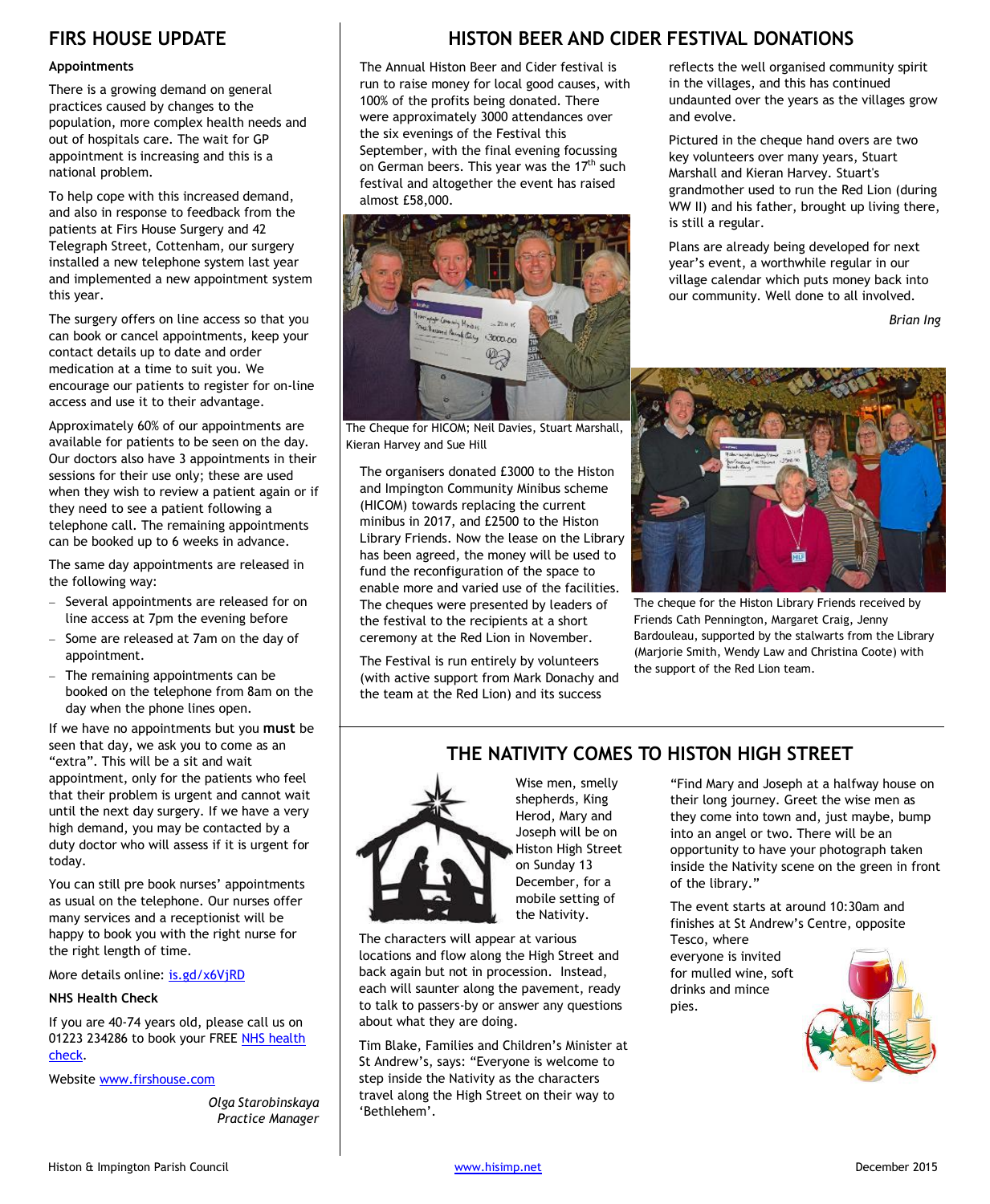# **HISTON AND IMPINGTON SUSTAINABILITY GROUP**

Plans are afoot to help improve the

biodiversity and natural wildflower population of Histon and Impington villages.

The recently formed Sustainability Group (currently a Parish Council working party) identified four potential road verges around the villages for a pilot scheme. The proposed

sites were discussed with the Parish Council's Environment Committee. The Committee carefully considered the feasibility of the project and with information collected from other local village schemes, decided the trial could begin this autumn. The scheme is designed to ensure that the selected verges are mown only at the optimum time of the year, namely early spring and late

autumn, rather than frequently during the summer.

The benefits of having a managed mowing programme in place are significant. The pollen and nectar from the wildflowers which appear throughout spring and summer will be hugely beneficial for bees, butterflies and other insects and invertebrates. The lush vegetation will create shelter and cover for small mammals, including hedgehogs whose numbers have fallen dramatically in recent years. The scheme will also enhance the





natural beauty of the chosen areas, with wildflowers being allowed to flourish rather than being cut down in their prime. You can see the difference in the "before and after" photo below.

> There are other benefits too. Less regular mowing reduces the level of diesel emissions created by the machines, reduces noise and there will be less disruption on the roads which can be a problem when mowing takes place.

> Managed mowing schemes are common across the country. The charity Plantlife runs a dedicated campaign to encourage councils and authorities to take advantage of the benefits of managed mowing, and more are signing up. The local Wildlife Trust has been running a Protected Road Verge (PRV) programme for a number of years to protect wildflower species and maintain a good

and healthy habitat for invertebrates and small mammals. Volunteers will be collecting the mowings annually and if you're interested in helping, contact the village Sustainability Group through [ruth.moulder@hisimp.net](mailto:ruth.moulder@hisimp.net?subject=Sustainability%20Group).

We hope to indicate through signage which verges are part of the pilot scheme - why not keep an eye on them and see which wildflowers you can spot this year? You can download a Spotters Sheet from the Plantlife website and get exploring! [is.gd/87kVe1](http://www.plantlife.org.uk/explore_nature/id_sheets/)

*Ruth Moulder*

# **HISTON & IMPINGTON BOOK CLUB**

New members invited!

We meet on the third Thursday evening of each month at 8pm in Histon/Impington in one of our homes.

We tend to choose books which are either factual or perhaps are fictional stories based on fact.

A very friendly and informal group!

Please contact us for more details - we would love to see you. Sue Taylor – 07758 925782 or [suemtaylor@ntlworld.com](mailto:suemtaylor@ntlworld.com?subject=Book%20Club); Keith Heywood - [woodstock23@virginmedia.com](mailto:woodstock23@virginmedia.com?subject=Book%20Club)

*Bernard Stewart-Deane*



# **CHURCH SERVICES UP TO CHRISTMAS DAY**

### **Sunday 13 December**

10.30am Children's Nativity - Histon Baptist **Church** 

10.30am Meet the Nativity\* (see page 6) - St Andrew's Church Histon

3pm Christmas Carol Service, including Jesus Christmas Party (and Special Visit from Father Christmas) - Histon Salvation Army

### **Sunday 20 December**

3pm Christmas Service - New Life Church at Histon Baptist Church

4pm Carols by Candlelight - St Andrew's Church Impington

4pm Carol Service - Histon Methodist Church

5pm Carols by Candlelight - Histon Salvation Army

6.30pm Carols by Candlelight - Histon Baptist Church

7pm Carols by Candlelight - St Andrew's Church Histon

### **Wednesday 16 December**

6pm for 6.30pm Carols on the Green -see poster

### **Monday 21 December**

10.00am-5.00pm Children's Nativity Day (book places online at [www.histonbaptist.org.uk](http://www.histonbaptist.org.uk/))

### **Christmas Eve**

3pm Crib and Christingle Service - St Andrew's Church Impington

(2.30pm to make your own Christingle)

5pm Christingle Service - St Andrew's Church Histon

11pm Candlelit Midnight Communion - St Andrew's Church Histon

11pm Candlelit Midnight Communion - St Andrew's Church Impington

11.30pm Christmas Eve Communion - Histon Baptist Church

### **Christmas Day**

9.30am All Age Holy Communion - St Andrew's Church Impington

10.30am Christmas Service - Histon Salvation Army and Histon Methodist Church (at Salvation Army)

10.30am Christmas Day Short Family Service - Histon Baptist Church

10.45am Christmas Cracker! (All Age Service) - St Andrew's Church Histon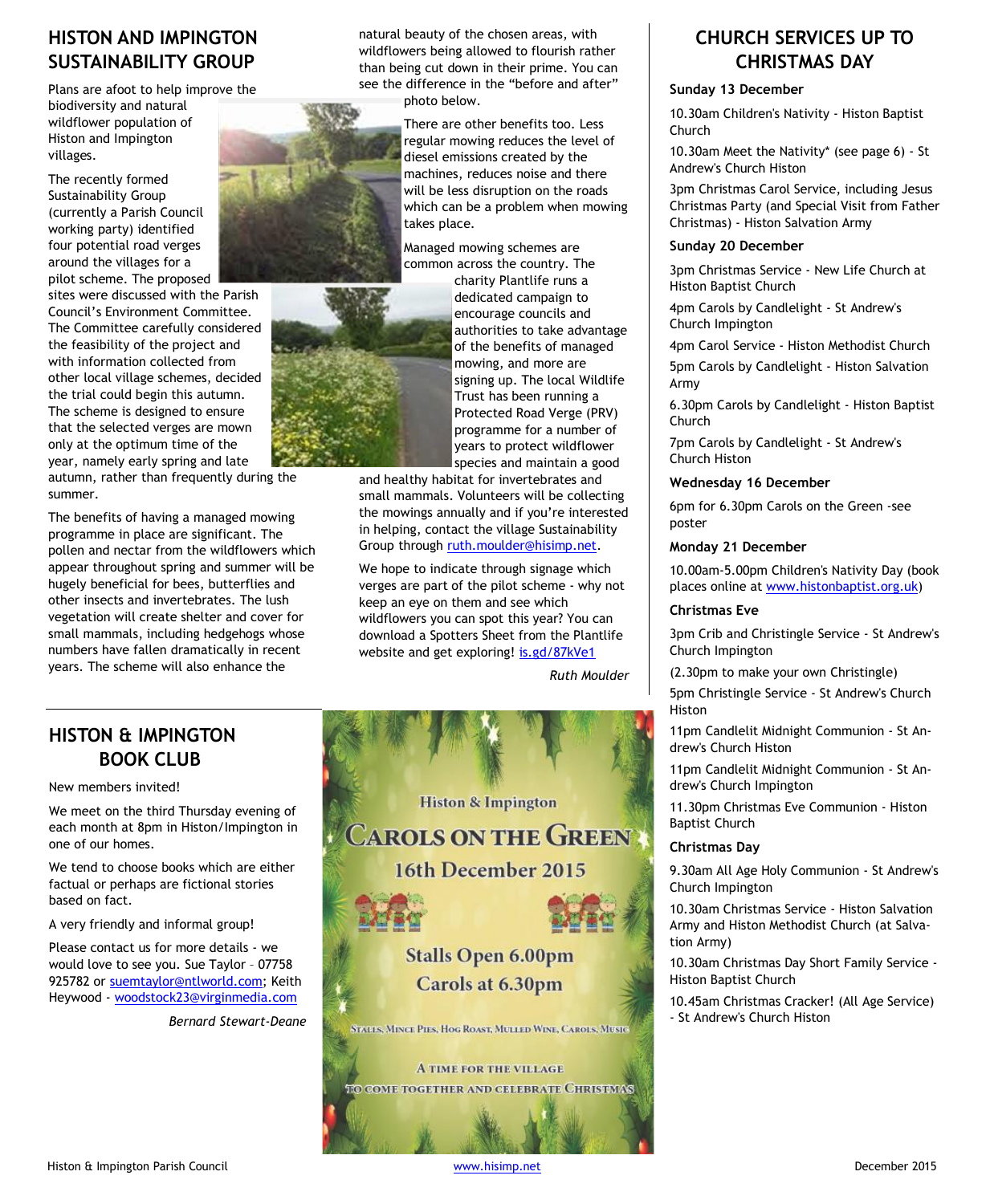# **OUR STEVE FALLON**

Steve is such a key part of our village that it is easy to forget that he only moved into the village 28 years ago. Born and raised in North Cambridgeshire, and starting his professional football career at Kettering, it was the former manager there, Ron Atkinson, that



persuaded Steve to move to the area.

His first home with Belinda, his wife, was in Comberton before the move back to her home village. Belinda was brought up in the village and went to the village schools. Her father lived in the village (near IVC) and played football for Histon FC.

Steve played for Histon FC himself (between Cambridge United and City) before returning to manage the astounding success including seven promotions, up to a play off semi-final for promotion into the full Football League. How many of those who were there will ever forget the 1-0 win over Leeds United in the FA Cup? Steve has recently returned to manage his "village football club".

Steve has a deep belief that playing football properly is a proper development path for all, not just those privileged to be paid to play the game they love. And this is not just for the playing aspects, but also for the social role. He said recently, "I want the village to be proud of its Football Club, not just when it is winning but for all that it represents of the good of the village. I want to see as many Histon replica shirts on the youngsters in the village as of the (Cambridge and Manchester) Uniteds".

Apart from Steve working at the Junior School for the last ten years, the family is very much a village family. Belinda has helped for many years at the Junior School. All three children attended all three local schools with Lois now teaching dance at IVC, and Lydia (just outside the village in Milton) editing the "What's On" supplement for Cambridge newspapers. Steve also runs school break sports clubs on the Rec. Alex is still at home having just qualified in European law.

When asked what he would like to see in our village to improve it, his response of "Well nothing really – we have every thing here or nearby that you could want. People here are polite well behaved and friendly" is a complement to our village, but also to Steve and his family for being so active a part in making the village what it is.

*Brian Ing*

# **HISTON AND IMPINGTON FIREWORKS EXTRAVAGANZA 2015**

Four and a half thousand people – a record crowd – made their way to the playing field at Impington Village College on Saturday 7<sup>th</sup> November for the Joint Schools Fireworks Extravaganza. This record crowd enjoyed a spectacular display, all planned, organised

and fired by a group of local volunteers.

Setting up the display takes most of the day, with the fencing and securing of the site being done in the morning

up of the



and the setting Tom Wood and Huw Jones loading rockets in preparation for the show – photograph Oliver Cross

fireworks in the afternoon.

As dusk approaches the volunteer firers are joined by volunteers from the Oakington Air Training Corps who marshal the car-park and patrol the field, and by those manning the Coffee and Cake stall, BBQ and other food stalls, the marshals, ticket sellers, the scouts selling novelties, and the first aiders. Over 120 volunteers give up their time on the night to ensure that the event runs smoothly and safely.

Gates open at 6pm and soon the crowd is flooding in, entertained by  $6<sup>th</sup>$  Formers from the Village College who provide entertaining commentary throughout the evening. Jonathan Chatfield lit the beacon fire as the excitement built.

Once the crowd is safely in, the countdown and the fireworks can begin. This year there were seven firers who had their work cut out to let off the large number of fireworks. The firers work to a plan, with the beginning and end carefully choreographed to provide a

spectacular show.

It is all over very quickly, and the crowd disappears leaving a band of volunteers to clear-up. Just before closing time the organisers adjourn to the Red Lion for a wellearned pint.

The organisers are very grateful for all the support received from people in the village, and in particular from the sponsors: Tucker Gardner are lead sponsor with further sponsorship from Limetree Financial, Brookfield Groundcare, and the Red Lion. Other supporters include Enterprise who donate two vans for the weekend, and Ely Tool Hire and Ridgeons who provide lighting. David Robinson runs the BBQ, and Essex Pyrotechnics supply the fireworks.

The village shops (Tucker Gardner, Daisy Chain, Histon Chop Shop, The Geographer, Station Stores and D:Licious) do a fantastic



Fireworks light up the sky above the record crowd – photograph Oliver Cross

job selling advance tickets and IVC provide great support, as well as the venue.

Whilst the event is primarily run as an occasion to bring the community together, the surplus is shared between the three PTAs with smaller donations made to those organisations who help on the night, including Histon Scouts, the ATC, Choir 2000 and the British Legion. At the time of writing the accounts are still being finalised - the amounts donated will be publicised shortly.



Fireworks light up the sky above the record crowd – photograph John Scott.



Fireworks light up the sky above the record crowd – photograph Oliver Cross

*Dan Mace*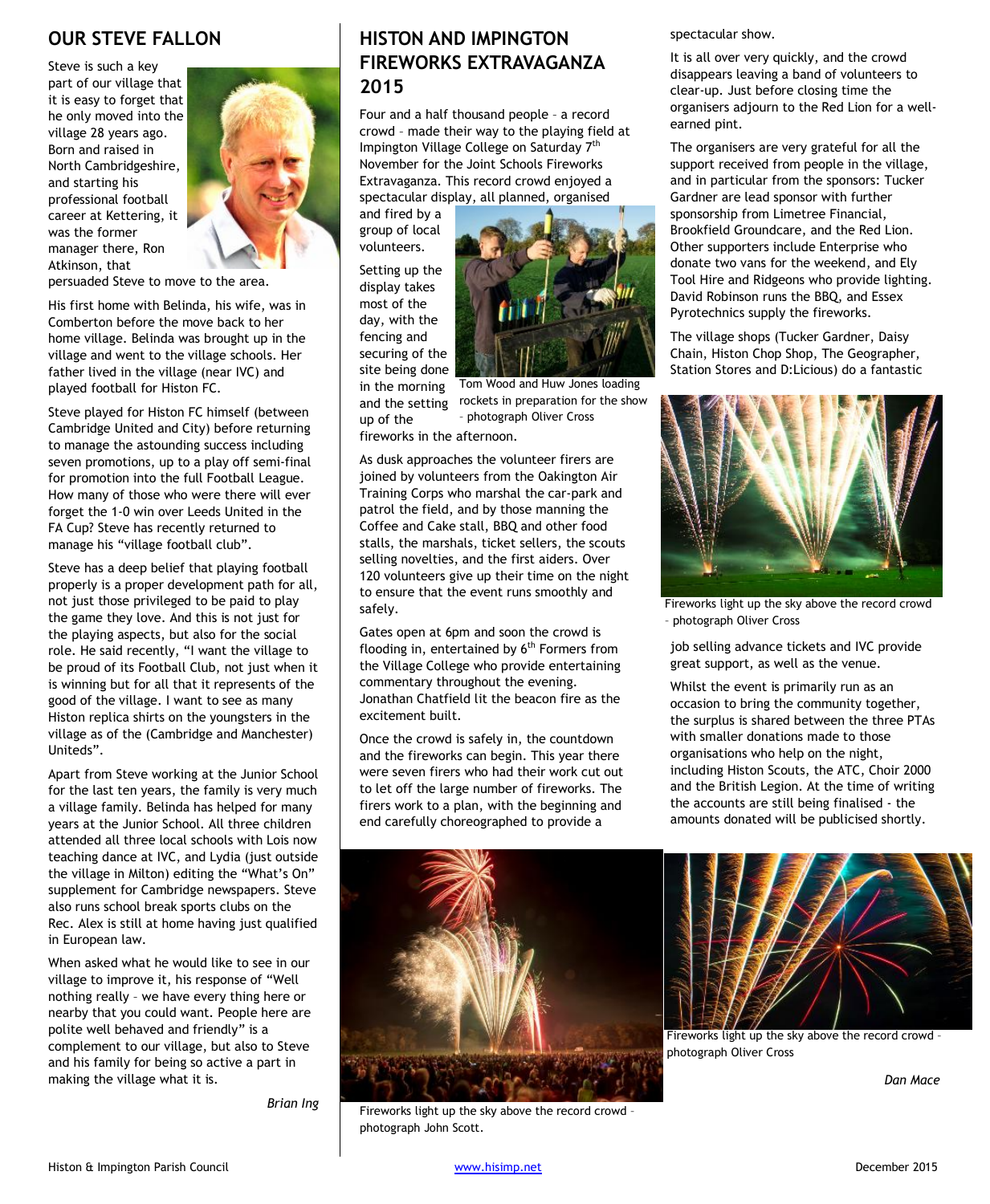# **A JOYFUL & GLORIOUS BONFIRE BURN 10K**

Nearly 900 runners took part on Sunday in the fifth Bonfire Burn 10k which takes place in Histon and Impington and includes the Cambridge Science Park along the route.



The runners set off in somewhat foggy conditions and the first runners home finished in unseasonal sunny conditions. The first man home was local born and bred Graham Rush in a time of just under 32 minutes and completed a hat trick of victories for Graham in the event. Mara Johnson was the first woman home.



The event organised by Friends of Histon & Impington Recreation raises funds to help improve facilities and promote activities on the village Recreation Ground. Nearly £4,000 was raised of which some will be used to purchase specialist equipment for a stroke survivors club which the Friends organise at the Rec and £1,000 will be donated towards the cost of the Village Older Peoples Coordinator.

Neil Davies, race director, enthuses 'on reflection this was the best ever Bonfire Burn in terms of weather and runner numbers, and the run which involves over 70 helpers is a great community sporting event'.

If you are interested in helping the Friends of Histon & Impington Recreation with their work in the community, contact Neil Davies for information on C 232514 or email [neil.davies@hisimp.net](mailto:neil.davies@hisimp.net)

# **SUMMER READING CHALLENGE**

The 'Record Breakers' summer reading challenge was aimed at encouraging children to have fun with reading and to keep up their reading skills over the long summer holidays. All children who took part were given a collector's folder full of weird and wonderful record breaking facts to record their summer reading.

For each book they read they collected stickers to complete their folder – some were very smelly! What's more, it was all FREE! (Anyone going on holiday could simply take books away to read and catch up with the stickers when they came back).

During the summer holidays children talked to library staff, or a young volunteer, about the books they were reading, collected their stickers and took part in related activities – we held a very successful Family Lego event. As in previous years, there was financial assistance from the Parish Council to ensure enough staff time was available to make it a success.

At the end of the summer, each child who completed the Record Breakers challenge by reading 6 books was invited to a special awards ceremony in Histon Library, where they were congratulated and presented with a certificate and medal. Out of 175 who took part in the scheme at Histon Library, 84 completed the challenge.



Some of the certificate winners - photo courtesy of Cambridgeshire Libraries

> Many thanks to Marion Cleaver from the Parish Council and local schools for supporting the summer reading challenge & presentation ceremony.

> > *Anne Worthington*

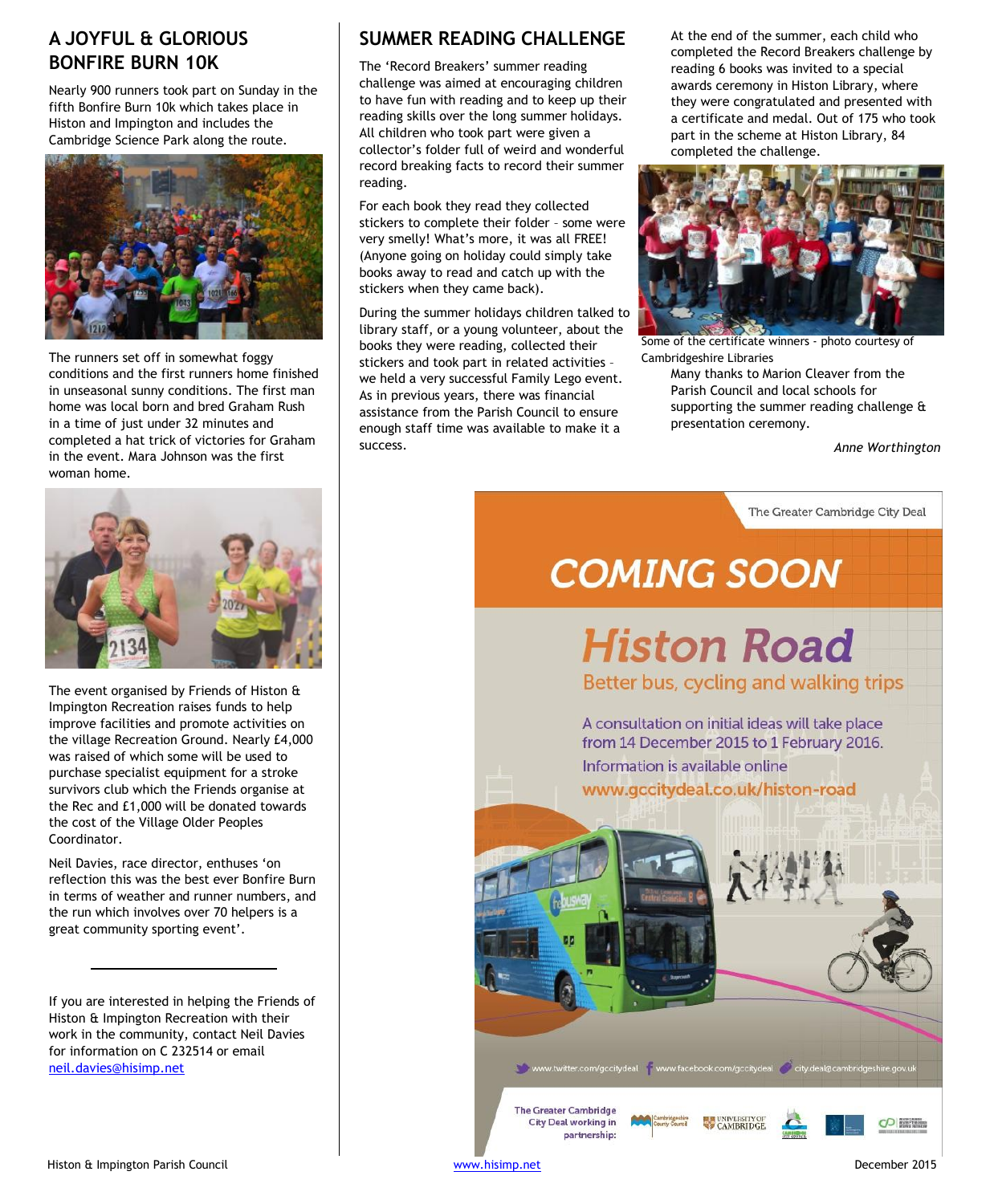# **AREA NORTH OF CAMBRIDGE HEAVILY POPULATED**

This has been confirmed by recent work at Northstowe. This supports earlier findings at Darwin Green (the former NIAB site over the A14 from the main parts of our village), the park and ride car park off Butt Lane in Milton, and aerial surveys. The local area was definitely heavily populated before the Roman invasion.

It appears that across the entire area there were settlements at 500m separations. These settlements included many round houses with an enclosed area with a ditch to stop the family's animals wandering. The location of the houses and the ditches are seen by changes in soil colour, especially the rotted wooden (there being no local easily used stone for buildings) posts of the house. The size of the settlements and their density were probably supporting the maximum possible population available for the farming technology of the time. Ahem!

# **REDUCING THE EMOTIONAL UPSET**

Have you been burgled, mugged, conned or suffered a crime? If the culprit has been arrested and taken to court, there is a process to help you overcome some of the anger or hurt that the criminal caused.

Through the restorative justice system you might be able to meet the criminal face-toface, in a safe and controlled environment, and show them how much harm their crime has done to you. Cambridgeshire Constabulary has been promoting this service which has the dual purpose of helping you, the victim, to discuss what has happened and the upset caused and to explain to the offender the effect of their behaviour on your life.

The Office of the Cambridgeshire Police & Crime Commissioner states that: "We have had some fantastic outcomes for victims of crime who have chosen to have a restorative conference with the person who has offended against them. We hope that more people will be able to benefit and be helped to move on by restorative justice."

The Constabulary has appointed a Restorative Justice Co-ordinator, Lynsey Brown. If you have been a victim of crime or would like more information about restorative justice in Cambridgeshire call 0800 781 6818 or mail [restorativejustice@cambs.pnn.police.uk](mailto:restorativejustice@cambs.pnn.police.uk).

# **TWO NEW COUNCILLORS CO-OPTED IN OCTOBER**

### **Andrew Butcher**

Andy has lived in the village for over 30 years using all the great facilities, services, clubs and schools the village has had to offer. He has seen the village grow into what it is today with the

community sprit making the village a desirable place to live with his wife Nicola and 2 young girls.

He is a keen sportsman having played cricket for Histon CC for many years. He is now player/manager of a local senior men's football team and is captain of the Histon Red Lion Petanque team.

Andy works as multi disciplined engineer with experience in a number of different industries. He hopes his skills in business and project management will make him a versatile and valid member of the parish council.

> Look out for your chance to become a Parish Councillor – Elections are due in May 2016

### **Ashley Gordon**

Born in Cape Town, South Africa and resident in UK since 1980.

Married since 1972 to a wonderful woman. We have 2 married children, a son living in Surrey and a daughter living in

Histon (with her husband and 2 sons).

Occupation – working with emerging markets to assist with their import of necessary goods and services.

Hobbies – 2 very special grandsons; history and reading

General - A very happy and proud resident in Histon for 3 years. Willing to help wherever I can. Like to become involved.

Wanting to give back a little of the same courtesy which has always been shown to me. Desire to be a close part of the community.



# **UNIQUE DIRECTORY BUILDS BUSINESS**

If it hasn't already arrived, any moment now *Network Year Book* will plop through your letterbox. This unique annual directory lists more than 500 facilities - churches, voluntary

organisations, services, professions and trades – which are available in Histon and Impington.

Some four thousand copies are printed and delivered to every home in the villages by a dedicated band of volunteers mainly from St Andrew's Church.



**NETWORK** 



It has been produced for

more than 30 years by Dennis Sadler, a former compositor and lecturer in printing technologies, and his wife, Elizabeth. The concept was created when Dennis was asked to take over production of *Network*, the monthly parish magazine of St Andrew's. He explained: "There were a few trade advertisements in the old parish magazine but it seemed to me that something more permanent than a monthly publication, and with more advertisements, could be more useful and effective."

Dennis walked round the villages approaching all kinds of businesses to gauge the potential – three decades later we have the current 46 page *Year Book* which is still produced under the aegis of St Andrew's magazine, *Network* – still with some of the original advertisers.

Such is the popularity of the *Year Book* that one owner said his business had been built on the success of advertising in it. Another commented recently that he advertises his firm only in *Network* because it gives him enough trade locally, saving him having to travel beyond the villages for work.

Dennis and Elizabeth spend some two months each autumn compiling the new edition – reflecting the incredible voluntary ethos that seems to characterise Histon and Impington.

*Bernard Stewart-Deane*

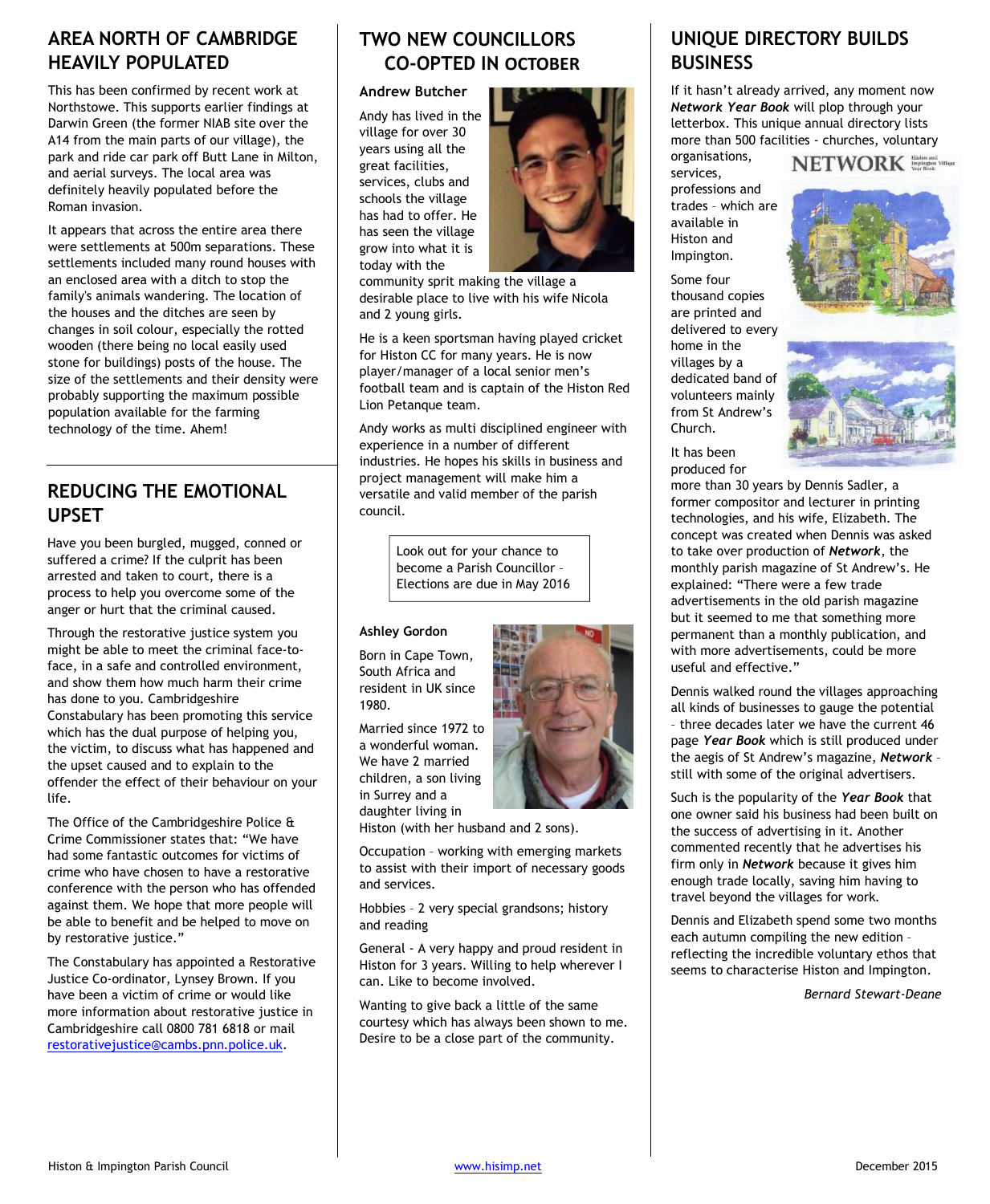# Young People's Noticeboard

For more information on the opportunities and activities below please contact:

Andrea Cowley, Youth Worker: Parish Office, Histon & Impington Recreation Ground, New Road, Impington CB24 9LU; 0789 990 4959; [youth.worker@hisimp.net](mailto:youth.worker@hisimp.net)



Like us on L. Facebook

HI Youth Noticeboard

All news, activities and events will be posted here.

Be first to find out about the exciting projects and courses we are planning to offer next year!

Like us to get the information you need



Youth Club

Twilight Youth Club runs every Monday from 4.00pm-5.15pm at The Community Room on The

Recreation Ground.

The last session this term will be on Monday 14th December and will start again on Monday 11th January 2016.

Twilight Youth Club is open to all young people in years 7, 8 and 9.

It offers a wide variety of activities each week including: sports; cooking; crafts; table tennis; team challenges and the opportunity to meet with friends in a safe and friendly environment.



# **Crafternoon**

Come and join us after school on alternate Wednesdays. We meet in

The Ideal Base at IVC and use old and new skills to create a number of different crafts. These crafts are then sold at local events to raise money for local charities and projects. Open to all young people in year 7 and above..

Crafternoon will recommence in January with our first meeting on Wednesday 13<sup>th</sup> January from 3.45pm to 5.30pm. If you'd like further information please contact Andrea Cowley details above.

## I want to do this !

If you are a young person and have ideas for projects

and activities that you would like to see in Histon & Impington then get in touch with Andrea to discuss them.

If you would like to volunteer on one of our projects, please get in touch with Andrea to discuss this further



Babysitting Course

Once again, we are offering young people aged 14 and over the opportunity to attend our Babysitting Course.

Course participants will receive a Certificate of Attendance and their Basic First Aid Certificate.

The course will hugely benefit young people who desire to be a safe and prepared babysitter.

To register your interest for the next course please contact Andrea Cowley on 0789 990 4959.



Where are the babies?

Our youth worker Andrea has

collated a list of local young people who have successfully completed the Babysitting course and are available and willing to look after other people's children.

If you are looking for a babysitter please contact Andrea Cowley with:

- ∂ your name and contact details
- ∂ how many children you have and their ages
- the specific dates and times you require a sitter (please give as much notice as possible and at least 2 weeks)
- How much you are willing to pay them.

She will then forward your details to young people on the database who can then make contact with you to make further arrangements.



Put your Mind at Rest

Yoga and Mindfulness course for teens and pre-teens

Anyone can do yoga, you don't have to be flexible or strong, you

don't have to be sporty (but if you are it will help increase flexibility and reduce the risk of injury) come along to a class and find out for yourself.

Teen Yoga is a great way to release stress and anxiety and to have fun - for boys and girls. The classes will cover a series of postures for strength and flexibility, postures are linked with the breath to develop strength of body and mind. There will also be relaxation and mindfulness practices for concentration and de-stressing - great for those who are about to take exams or who are in the middle of revision. All delivered in a fun, safe and welcoming environment!

Benefits of yoga and mindfulness include:

- ∂ Reducing tension, stress and anxiety
- Improving motivation
- ∂ Raising self-esteem
- Developing focus, clarity and concentration



## The Youth Lounge at Histon Football Club

A new opportunity for those aged 15+ to meet with friends, enjoy films; comedy; café; etc. Look out for details of the launch of the project which will be advertised through school and our facebook page.



### Anti bullying & Self Defence Awareness Course

We are teaming up with Combat Academy to offer key skills training for young people to learn:

- how to protect personal space,
- ∂ voice commands,
- awareness of personal surroundings,
- eliminating fear; and
- the theory behind self-defence.

A six week course will be available for £45 per person and will be held in The Community Room at The Recreation Ground.

Contact Andrea for further information.

...........Put your mind at rest continued

- Developing strength, flexibility and stamina
- Promotes social, mental and emotional health

Following the success of this class in the Autumn term we are planning to run ongoing sessions in term time starting Monday 11th January 2016.

As before this will be held from 5.30pm to 6.30pm on Mondays at The Community Room, Histon & Impington Recreation Ground.For further information or to book please contact: Pauline on 07985 947328 or [paulineyoga@googlemail.com](mailto:paulineyoga@googlemail.com)